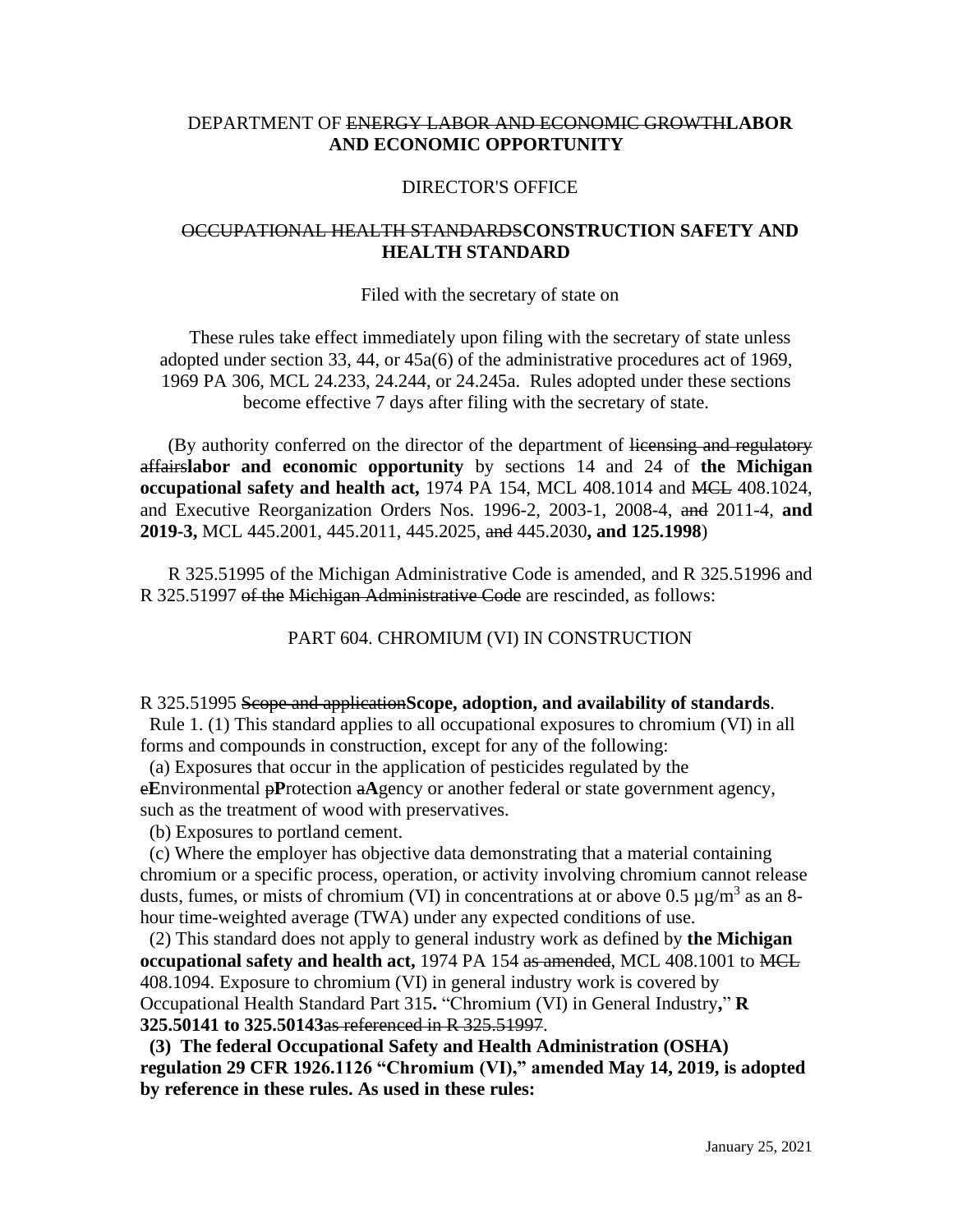**(a) "Assistant secretary," means the director of the department of labor and economic opportunity or his or her designated representative.**

 **(b) "1910.134" means General Industry and Construction Safety and Health Standard Part 451. "Respiratory Protection."** 

 **(c) "1910.1200," means Occupational Health Standard Part 430. "Hazard Communication."** 

 **(d) "1910.1020," means General Industry and Construction Safety and Health Standard Part 470. "Employee Medical Records and Trade Secrets."** 

**(4) The federal regulation adopted in this rule has the same force and effect as a rule promulgated pursuant to the provisions of the Michigan occupational safety and health act (MIOSHA), 1974 PA 154, MCL 408.1001 to 408.1094.**

 **(5) The OSHA standard 29 CFR 1926.1126 "Chromium (VI)," amended May 14, 2019, is available from the United States Department of Labor, Occupational Safety and Health Administration website: [www.osha.gov,](http://www.osha.gov/) at no charge, as of the time of adoption of these rules.**

 **(6) The standard adopted in these rules is available for inspection at the Department of Labor and Economic Opportunity, MIOSHA, Standards and FOIA Section, 530 West Allegan Street, P.O. Box 30643, Lansing, Michigan, 48909-8143.**

 **(7) The standard adopted in these rules may be obtained from the publisher or may be obtained from the Department of Labor and Economic Opportunity, MIOSHA, Standards and FOIA Section, 530 West Allegan Street, P.O. Box 30643, Lansing, Michigan, 48909-8143, at the cost charged in this rule, plus \$20.00 for shipping and handling.**

 **(8) The following Michigan occupational safety and health administrative (MIOSHA) standards are referenced in these rules. Up to 5 copies of these standards may be obtained at no charge from the Department of Labor and Economic Opportunity, MIOSHA, Standards and FOIA Section, 530 West Allegan Street, P.O. Box 30643, Lansing, Michigan, 48909-8143; or via the internet at the following website: [www.michigan.gov/mioshastandards.](http://www.michigan.gov/mioshastandards) For quantities greater than 5, the cost, as of the time of adoption of these rules, is 4 cents per page.** 

**(a) General Industry Safety and Health Standard Part 315. "Chromium (VI) in General Industry," R 325.50141 to R 325.50143.**

 **(b) Occupational Health Standard Part 430. "Hazard Communication," R 325.77001 to R 325.77004.**

 **(c) General Industry and Construction Safety and Health Standard Part 451. "Respiratory Protection," R 325.60051 and R 325.60052.**

 **(d) General Industry and Construction Safety and Health Standard Part 470. "Employee Medical Records and Trade Secrets," R 325.3451 to R 325.3476.**

R 325.51996 Adoption of federal standard**Rescinded**.

 Rule 2. (1) The federal occupational safety and health administration (OSHA) regulation 29 C.F.R. §1926.1126 "Chromium (VI)," amended March 26, 2012 is adopted by reference in these rules.

 (2) As used in these rules, "Assistant secretary," means the director of the department of licensing and regulatory affairs or his or her designated representative.